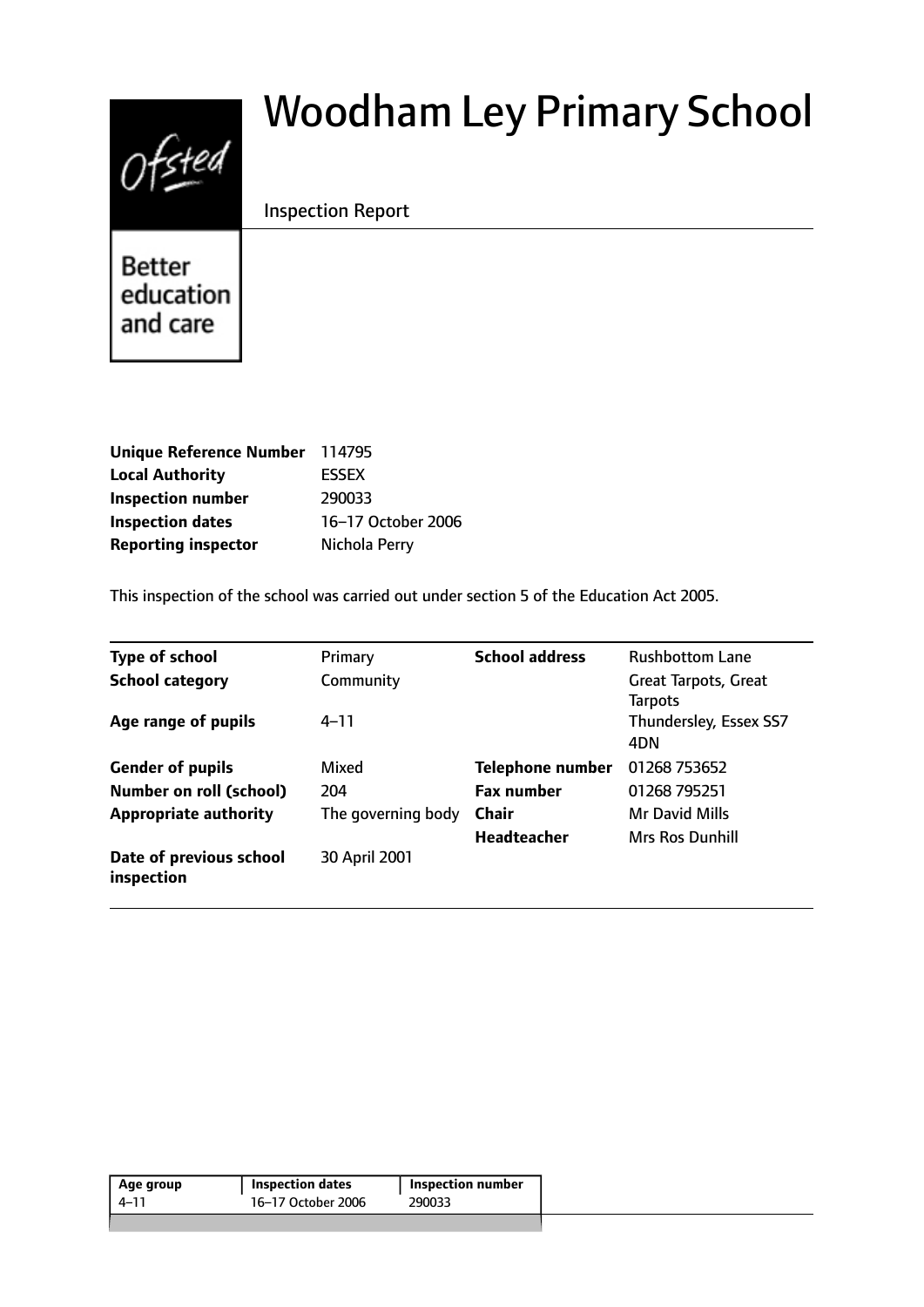© Crown copyright 2006

Website: www.ofsted.gov.uk

This document may be reproduced in whole or in part for non-commercial educational purposes, provided that the information quoted is reproduced without adaptation and the source and date of publication are stated.

Further copies of this report are obtainable from the school. Under the Education Act 2005, the school must provide a copy of this report free of charge to certain categories of people. A charge not exceeding the full cost of reproduction may be made for any other copies supplied.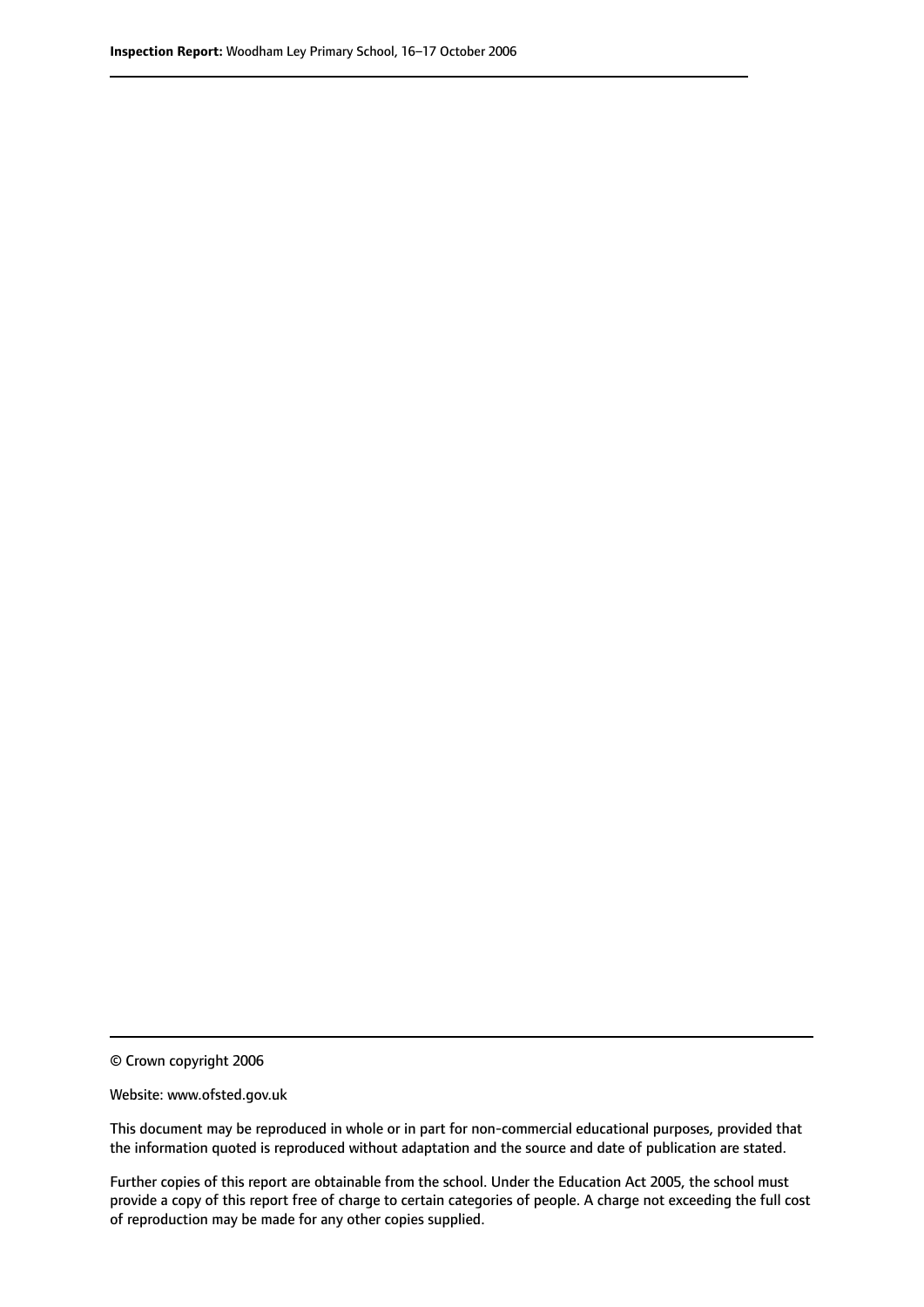# **Introduction**

The inspection was carried out by two Additional Inspectors.

# **Description of the school**

Pupils in this average sized primary school are mainly from White British backgrounds and all speak English as their first language. The proportion of pupils entitled to free school meals is lower than the national average, as is the number of pupils with learning difficulties or disabilities. Pupils come from a range of home backgrounds. Overall attainment on entry to the school is similar to national expectations. The school has grant funded provision for pre-school pupils.

### **Key for inspection grades**

| Outstanding  |
|--------------|
| Good         |
| Satisfactory |
| Inadequate   |
|              |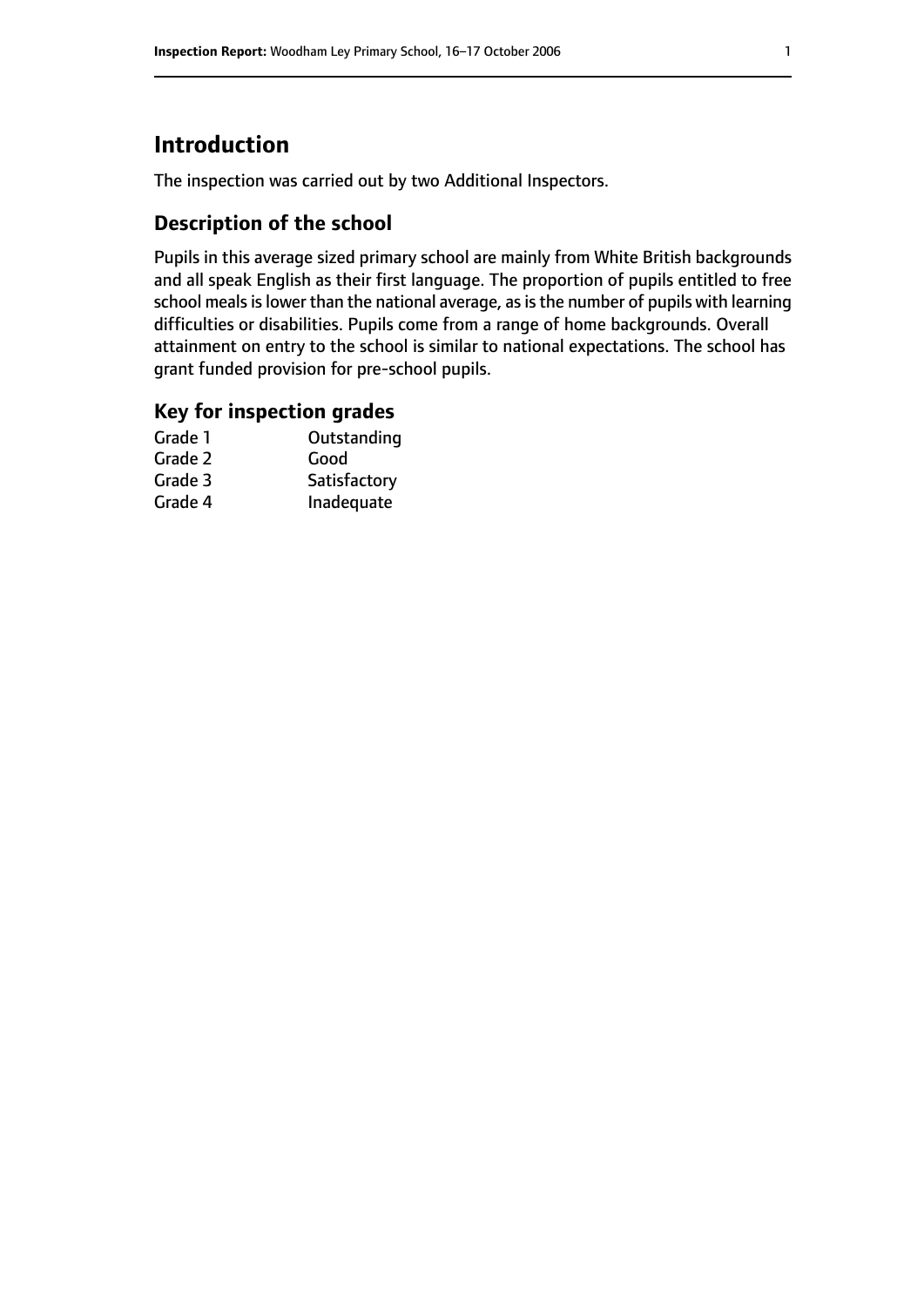# **Overall effectiveness of the school**

#### **Grade: 3**

Pupils' achievement is satisfactory overall, although uneven across the school. Some pupils do not have well developed language, communication or social skills on entry but most make good progress in the Foundation Stage and in Years 1 and 2 to reach broadly average standards. Whilst standards by the end of Year 6 have been broadly average over the last five years pupils' achievement slows to satisfactory in Key Stage 2 and some pupils are not always achieving as well as they could, especially in writing.

The quality of teaching and learning is satisfactory overall and some teaching is good. Planning is good, and activities are appropriately matched to the purpose of the lesson. Some teaching is lively and imaginative and makes good links with other subjects so that pupils are motivated to learn, behaving and achieving well. However, expectations of what pupils can do are sometimes too low and occasionally too much time is spent reinforcing learning for less able pupils, wasting time for higher attaining pupils. Teachers have satisfactory systems for assessing pupils' progress but targets set for pupils in parts of Key Stage 2 are not always sufficiently challenging, leading to slower progress than elsewhere in the school. The curriculum is satisfactory, with some good developments linking subjects together, making learning more meaningful.

The school works effectively with other providers to promote pupils' well-being. It has worked hard to ensure that attendance is satisfactory and pupils enjoy coming to school. Behaviour is satisfactory, except in a few lessons when too much time is spent reminding pupils to pay attention. Provision for pupils' spiritual, moral, social and cultural development is satisfactory overall, with strengths in opportunities for developing good social and cultural awareness. The care of pupils is good. However, pupils are not given sufficient academic guidance through the setting of accurate, challenging targets.

Leadership and management are satisfactory overall. The headteacher has established a sound atmosphere in the school. The school has a stable and committed staff who work well together. Satisfactory support is provided for recently appointed subject leaders by the deputy headteacher and they have access to appropriate professional development to improve their skills. Governance is satisfactory. Governors are ably led, supportive and hold the school to account with the information they have. However, the school does not have rigorous enough systems for checking how well it is doing so it has an inaccurate understanding of its own effectiveness. The school improvement plan does not reflect all that the school is doing and is not sufficiently robust in focusing on strategic planning for improvement.

Although the school's overall effectiveness is satisfactory, its performance in one respect is inadequate. Before its next section 5 inspection, Ofsted inspectors may visit the school to monitor the progress made in remedying this weakness. The school would receive two to five days notice of such a visit. Improvements in mathematics and science suggest that the leadership of the school, in partnership with the governing body, demonstrates satisfactory capacity to improve. The positive attitudes of the pupils and strong local authority support are further encouraging signs.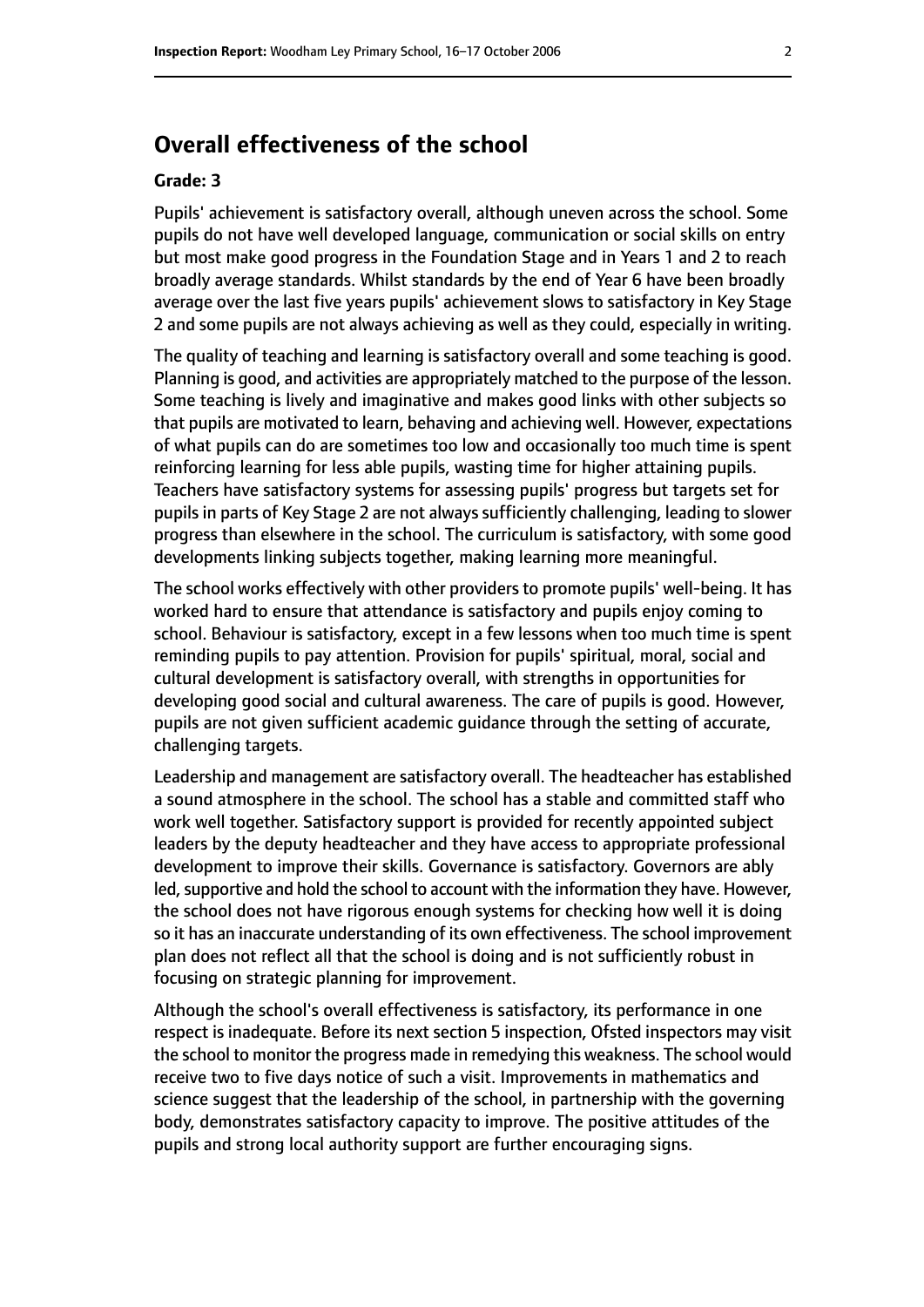#### **What the school should do to improve further**

- Improve progress in Years 3 to 5, particularly in writing, by developing a better understanding and use of data to raise the expectations of both pupils and teachers of what pupils are capable of achieving.
- Monitor standards and provision rigorously, so that governors and the leadership of the school are able to fully evaluate its performance and tackle all weaknesses rapidly, through effective development planning.

# **Achievement and standards**

#### **Grade: 3**

Pupils in the Foundation Stage make good progress and most reach the standards expected by the end of Reception. Results in national tests at the end of Year 2 have improved over the last three years and were above average in 2005. Standards in writing were well above average. Results in the 2006 tests show a significant drop in all subjects, reflecting differences in the cohort. Pupils in Years 3 to 6 make satisfactory progress and standards by the end of Year 6 are broadly average in all subjects, although the proportion achieving the higher levels is significantly below average in English and below average in science. Standards in mathematics have risen towards above average due to effective improvement strategies. The 2006 Year 6 test results show that an average proportion of pupils reach the expected level but too few reach the higher level. Pupils with learning difficulties make satisfactory progress because their needs are identified clearly and they are supported well in their learning. There has been an improvement in standards in science, which was a cause for concern at the last inspection.

# **Personal development and well-being**

#### **Grade: 3**

Pupils' personal development is satisfactory. Elements of their spiritual, moral, social and cultural development are good. An effective range of experiences contributes to pupils' good cultural development. For instance, work on Aboriginal art was combined with learning about Australia, involving geography, history and literacy. Pupils' attitudes to work are satisfactory, although there is a small minority who find it difficult to sustain concentration, especially if the work does not interest or challenge them. The attendance rate is close to average. Pupils' behaviour is satisfactory in classrooms and in the playground. Pupils feel safe and understand the importance of having healthy lifestyles. Bullying is not tolerated. Pupils' good social development, collaborative skills and involvement in fund-raising activities help to ensure their future economic well-being. Most enjoy school and value the friendships they form there. The school council gives them a voice in the running of the school and they speak with pride of the contributions that they have made.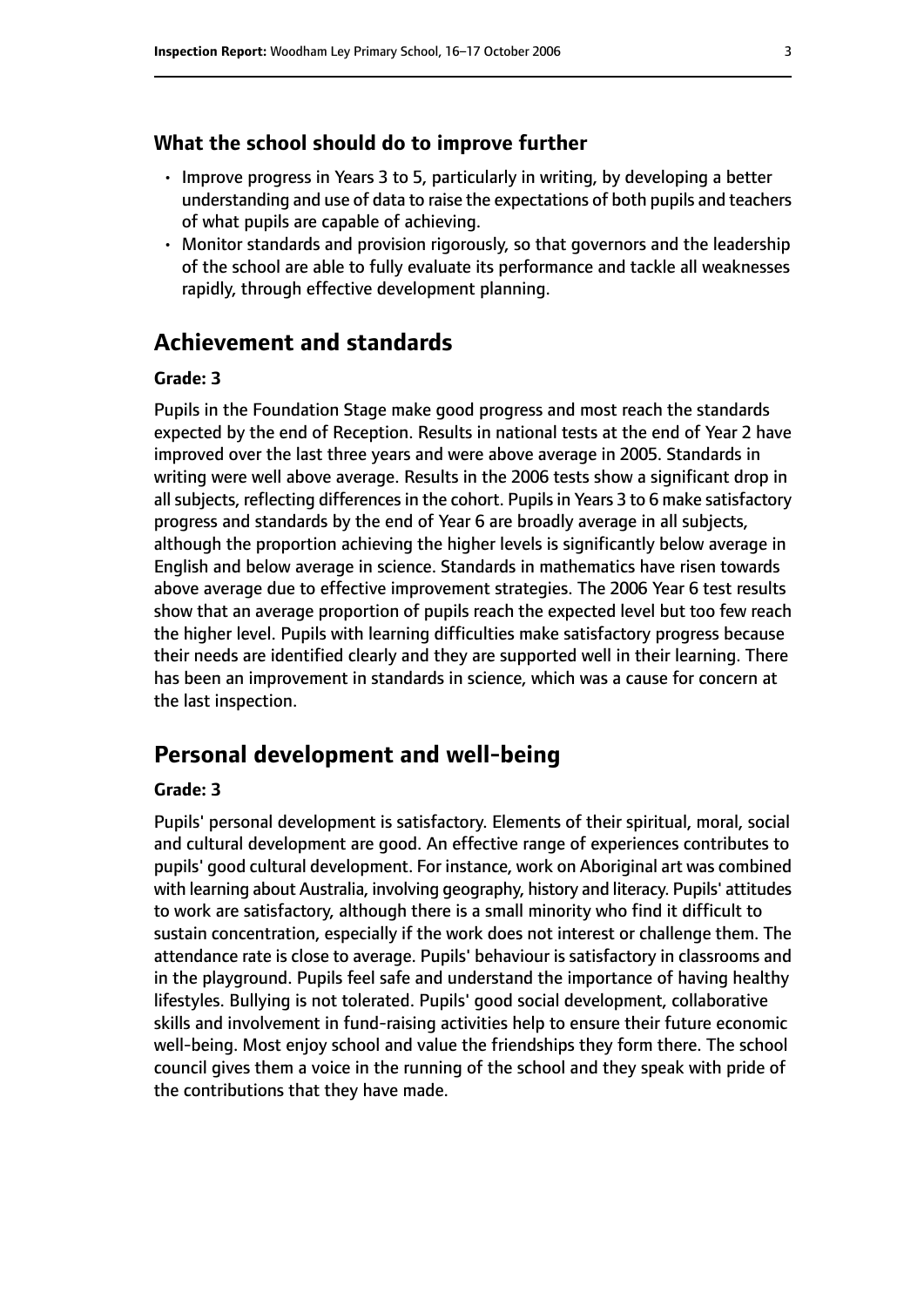# **Quality of provision**

#### **Teaching and learning**

#### **Grade: 3**

In the good lessons, teachers have good control of the class and high expectations. They challenge pupils, especially the more able, to give of their best, and they sustain a good pace so that the pupils are working hard and achieving well in the lesson. The pupils make choices and are involved in their learning. In the satisfactory lessons, teachers plan a good range of activities and use resources, such as interactive white boards, well to make learning more exciting. They are clear about what pupils are to learn, and share these aims with the pupils so that they know what the outcomes are expected to be. However, not all pupils are challenged sufficiently so some become bored. Some teaching time is wasted by many reminders to pupils to behave well. While most pupils make satisfactory progress the pace of learning is slower than in the better lessons and less is achieved.

## **Curriculum and other activities**

#### **Grade: 3**

There is a secure emphasis on the teaching of literacy and numeracy skills, along with good provision for information and communication technology (ICT). The school is developing an innovative curriculum with an integrated approach to the teaching of history, geography and the creative arts. This is beginning to give more coherence to the curriculum for these subjects, providing some enjoyable and motivating experiences for pupils. Local people provide valuable inputs into art and history topics, bringing the subjects to life for the pupils. There is good emphasis on the cultures of other countries, including African dance and Aboriginal art. The curriculum is extended by a good programme of educational visits that give the pupils first-hand experience of the topics covered, including visits to a local farm and a sea life centre. A satisfactory range of clubs enables pupils to extend their sporting interests.

#### **Care, guidance and support**

#### **Grade: 3**

Care, guidance and support are satisfactory overall. There are some strengths, especially in the pastoral care aspects of the work of the school. Staff know pupils and their families well. Risk assessments are completed when necessary ensuring children learn in a safe environment. Child protection procedures are in place and staff know how to raise any concerns they may have. Strengths include the effective school council and the peer mediation scheme, which enables older pupils to show initiative and exercise responsibility. Mediators wear their special coloured bands with pride. Most parents are pleased with the care and guidance given to their children. There are satisfactory systems for assessing pupils' progress in English and mathematics, and to identify the next steps in their learning but this information is not always used effectively enough to set challenging work for pupils in Years 3 to 5.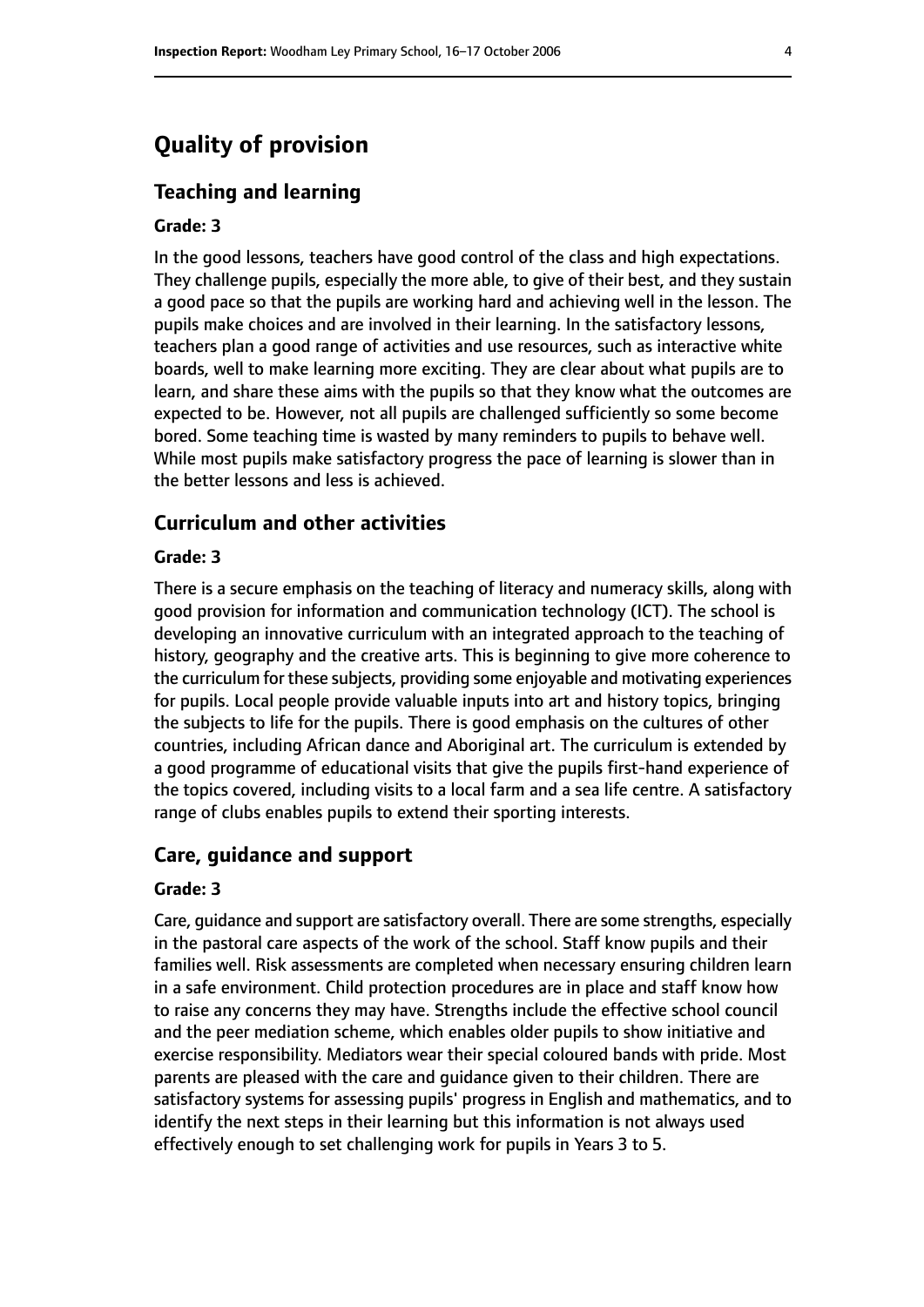# **Leadership and management**

#### **Grade: 3**

Leadership and management are satisfactory overall. The headteacher and staff work hard to provide a happy and safe environment for pupils. Under good leadership by the chair, governors are supportive and challenging of the school's management, based on the information available to them. However, due to weaknesses in the school's understanding of the data on pupils' progress they have been working on inaccurate information. As a result, underachievement of some pupils at Key Stage 2 has not been tackled adequately. The improvement plan shows that the development of the whole child is the focus of the school's work. However, although all key staff prepare action plans for developing their subject, monitoring arrangements lack the rigour which would enable the school to accurately evaluate its performance.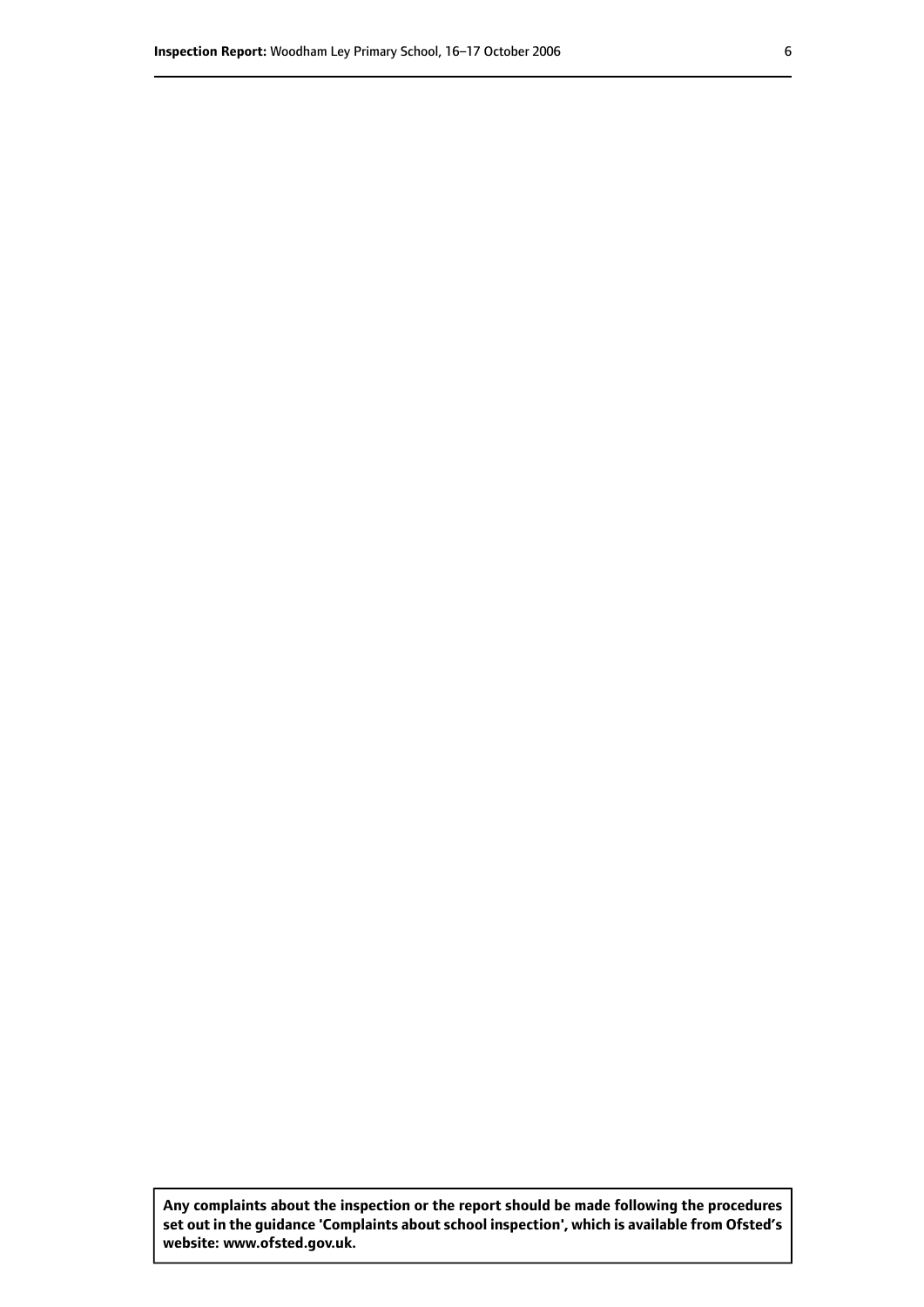# **Inspection judgements**

| Key to judgements: grade 1 is outstanding, grade 2 good, grade 3 satisfactory, and grade 4 | <b>School</b>  |
|--------------------------------------------------------------------------------------------|----------------|
| inadeauate                                                                                 | <b>Overall</b> |

# **Overall effectiveness**

| How effective, efficient and inclusive is the provision of education, integrated<br>care and any extended services in meeting the needs of learners? |     |
|------------------------------------------------------------------------------------------------------------------------------------------------------|-----|
| How well does the school work in partnership with others to promote learners'<br>well-being?                                                         |     |
| The quality and standards in the Foundation Stage                                                                                                    |     |
| The effectiveness of the school's self-evaluation                                                                                                    |     |
| The capacity to make any necessary improvements                                                                                                      |     |
| Effective steps have been taken to promote improvement since the last<br>inspection                                                                  | Yes |

# **Achievement and standards**

| How well do learners achieve?                                                                               |  |
|-------------------------------------------------------------------------------------------------------------|--|
| The standards <sup>1</sup> reached by learners                                                              |  |
| How well learners make progress, taking account of any significant variations between<br>groups of learners |  |
| How well learners with learning difficulties and disabilities make progress                                 |  |

# **Personal development and well-being**

| How good is the overall personal development and well-being of the<br>learners?                                  |  |
|------------------------------------------------------------------------------------------------------------------|--|
| The extent of learners' spiritual, moral, social and cultural development                                        |  |
| The behaviour of learners                                                                                        |  |
| The attendance of learners                                                                                       |  |
| How well learners enjoy their education                                                                          |  |
| The extent to which learners adopt safe practices                                                                |  |
| The extent to which learners adopt healthy lifestyles                                                            |  |
| The extent to which learners make a positive contribution to the community                                       |  |
| How well learners develop workplace and other skills that will contribute to<br>their future economic well-being |  |

# **The quality of provision**

| How effective are teaching and learning in meeting the full range of the<br>  learners' needs?               |  |
|--------------------------------------------------------------------------------------------------------------|--|
| How well do the curriculum and other activities meet the range of needs<br>$\mid$ and interests of learners? |  |
| How well are learners cared for, quided and supported?                                                       |  |

 $^1$  Grade 1 - Exceptionally and consistently high; Grade 2 - Generally above average with none significantly below average; Grade 3 - Broadly average to below average; Grade 4 - Exceptionally low.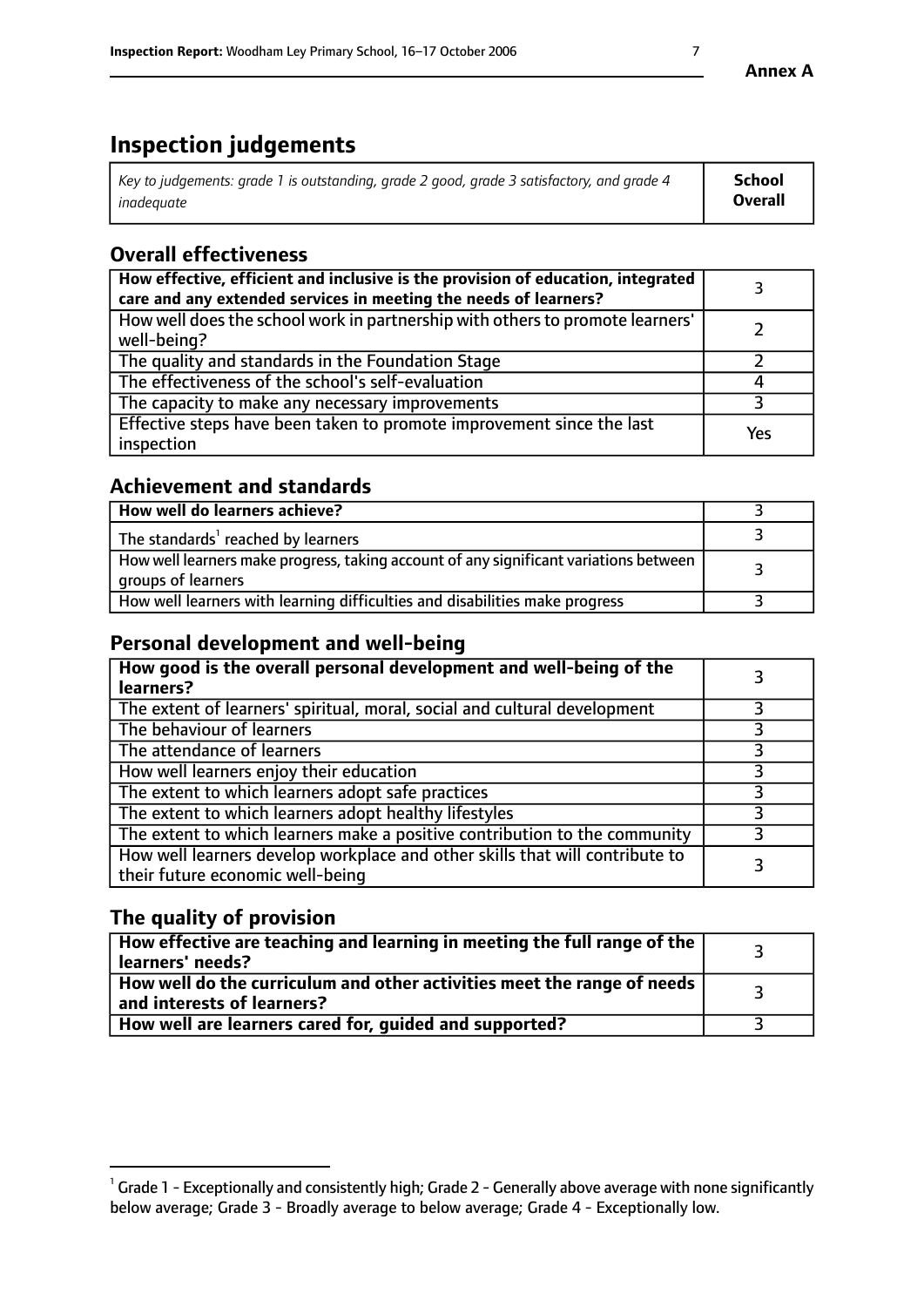# **Leadership and management**

| How effective are leadership and management in raising achievement<br>and supporting all learners?                                              |           |
|-------------------------------------------------------------------------------------------------------------------------------------------------|-----------|
| How effectively leaders and managers at all levels set clear direction leading<br>to improvement and promote high quality of care and education |           |
| How effectively performance is monitored, evaluated and improved to meet<br>challenging targets                                                 | 4         |
| How well equality of opportunity is promoted and discrimination tackled so<br>that all learners achieve as well as they can                     | 3         |
| How effectively and efficiently resources, including staff, are deployed to<br>achieve value for money                                          | 3         |
| The extent to which governors and other supervisory boards discharge their<br>responsibilities                                                  | 3         |
| Do procedures for safequarding learners meet current government<br>requirements?                                                                | Yes       |
| Does this school require special measures?                                                                                                      | No        |
| Does this school require a notice to improve?                                                                                                   | <b>No</b> |